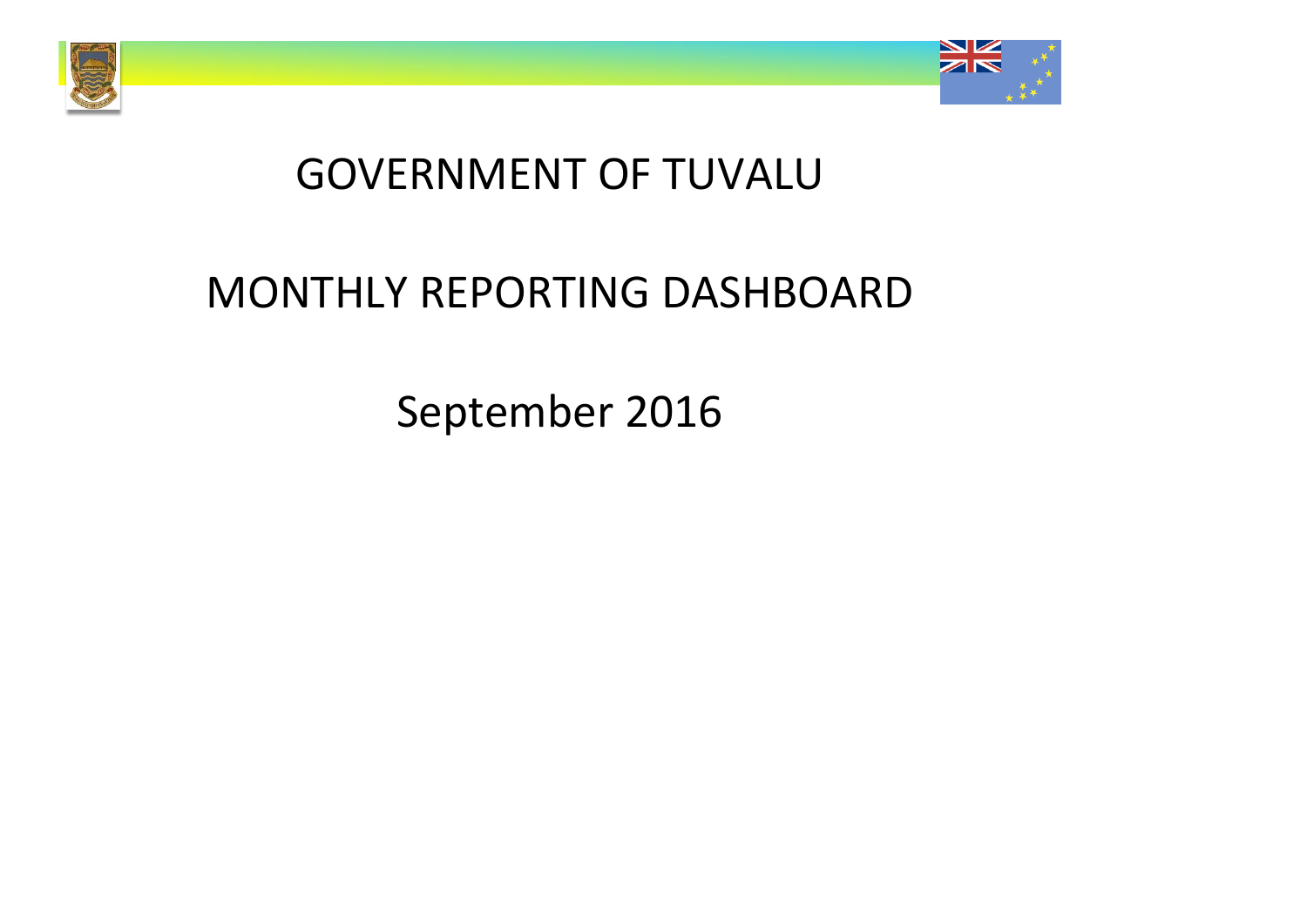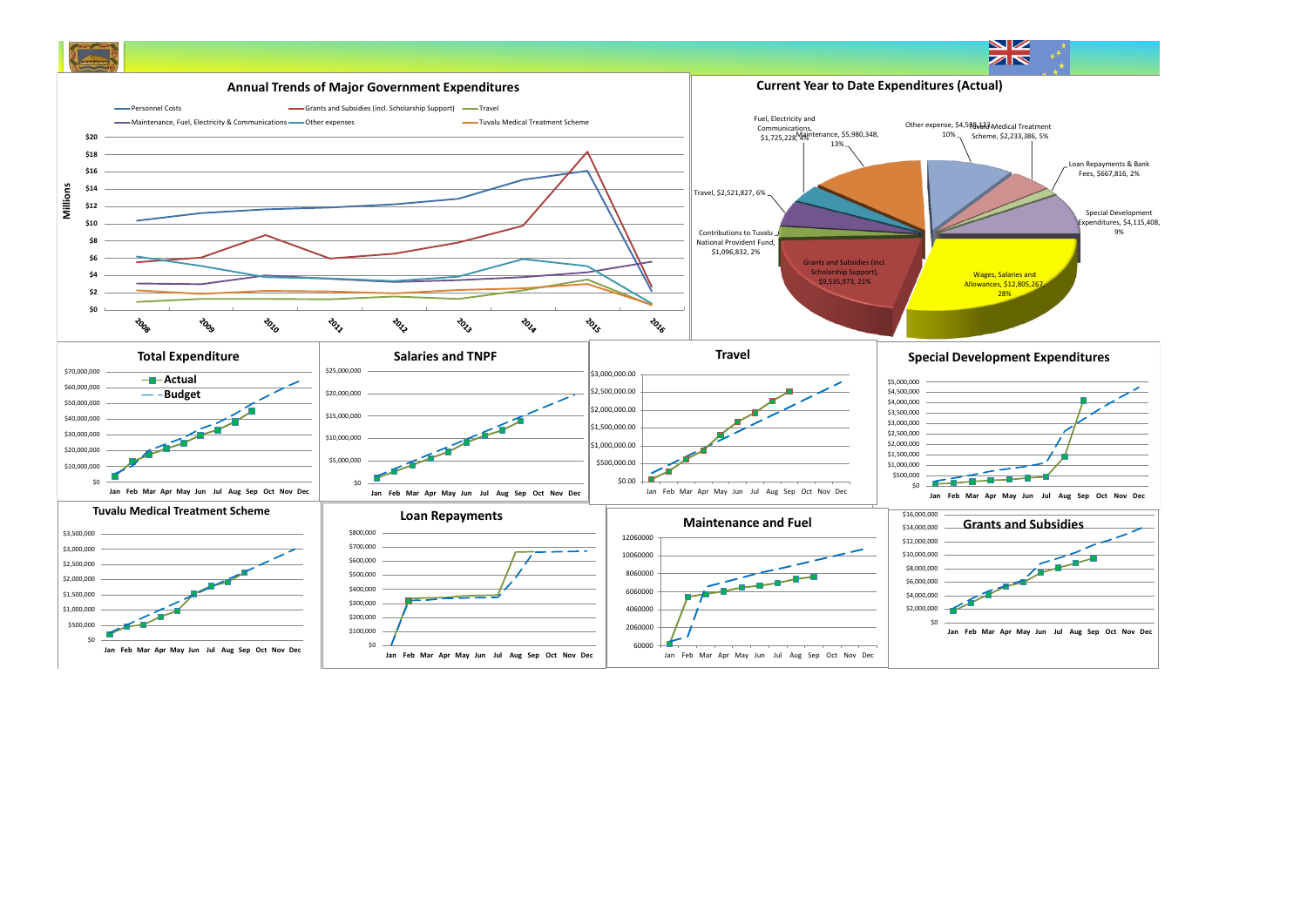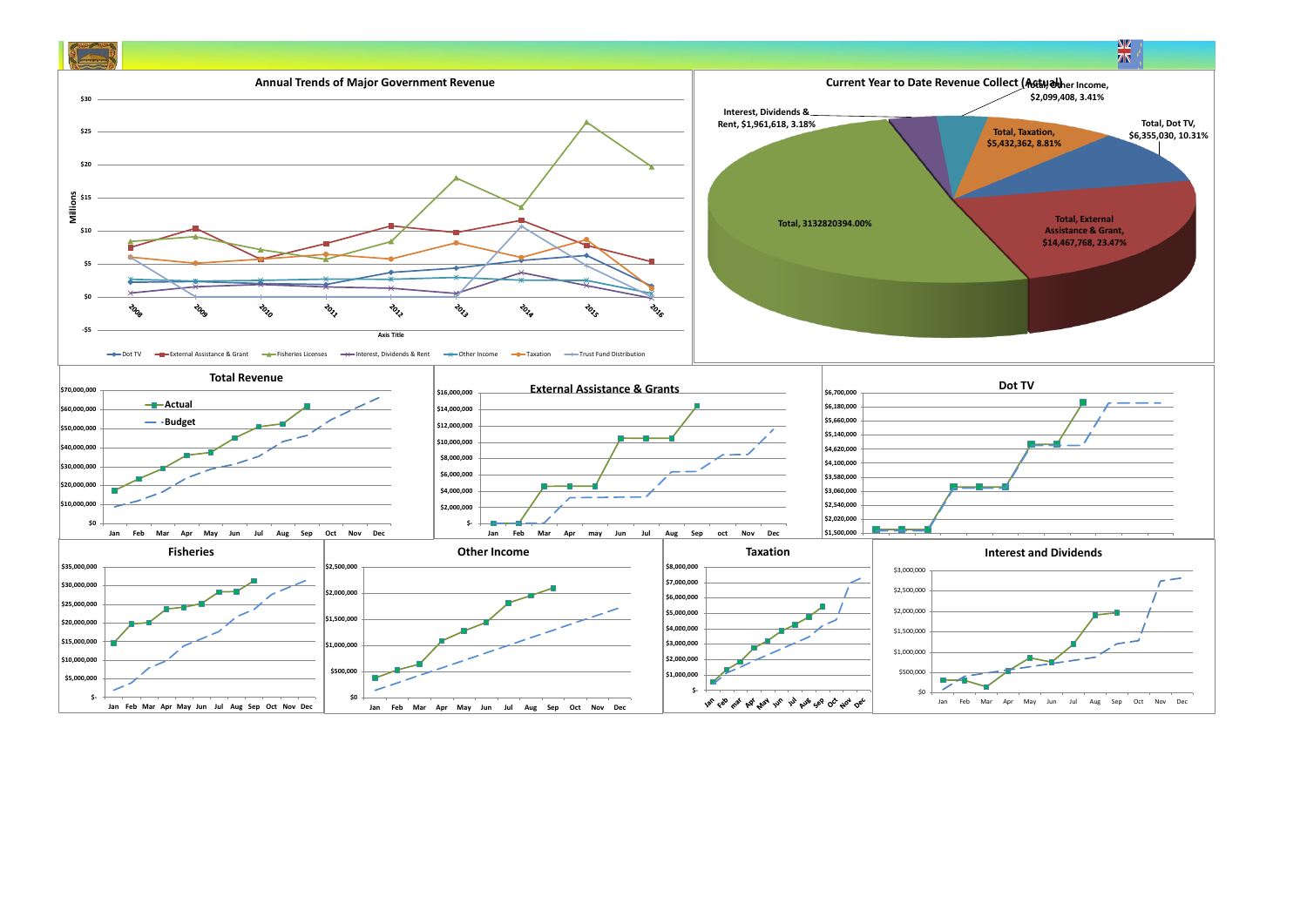#### **MONTHLY STATEMENT OF RECEIPTS AND PAYENTS BY NATURE OF EXPENSE FOR THE PERIOD ENDED 30/09/2016**

| FOR THE PERIOD ENDED 30/09/2016                              | Year to Date           | Year to Date             | Year to Date         | January              | Februar              | March                | April                | May                  | June                  | July                 | August               | September              | October              | November             | December            | <b>Actual + Forecast</b> | 2016 Budget             | Variance             |
|--------------------------------------------------------------|------------------------|--------------------------|----------------------|----------------------|----------------------|----------------------|----------------------|----------------------|-----------------------|----------------------|----------------------|------------------------|----------------------|----------------------|---------------------|--------------------------|-------------------------|----------------------|
|                                                              |                        | Budget &                 |                      |                      |                      |                      |                      |                      |                       |                      |                      |                        |                      |                      |                     |                          |                         | Forecast &           |
|                                                              | Actual                 | Supplementary            | Variance             | Actual               | Actual               | Actual               | Actual               | Actual               | Actual                | Actual               | Actual               | Actual                 | Forecast             | Forecast             | Forecast            | <b>Full Year</b>         | <b>Full Year</b>        | <b>Budget</b>        |
| <b>RECEIPTS</b>                                              |                        |                          |                      |                      |                      |                      |                      |                      |                       |                      |                      |                        |                      |                      |                     |                          |                         |                      |
| <b>Taxation</b>                                              |                        |                          |                      |                      |                      |                      |                      |                      |                       |                      |                      |                        |                      |                      |                     |                          |                         |                      |
| Income Tax                                                   | 1.505.064              | 1.196.972                | 308.09               | 177.406              | 159.806              | 142.531              | 155.170              | 158,546              | 201.900               | 166,652              | 142,108              | 200.945                | 132.997              | 132.997              | 132,997             | 1.904.055                | 1.595.963               | 308.09               |
| Company Tax<br><b>Tuvalu Consumption Taxes</b>               | 706,121<br>1,094,040   | 700,000<br>842,587       | 6,121<br>251,453     | $\Omega$<br>124,500  | 317,561<br>124,029   | 3,194<br>111,132     | 385,366<br>111,049   | $\Omega$<br>112,781  | $\Omega$<br>107,966   | $\Omega$<br>124,643  | $\Omega$<br>141,660  | $\Omega$<br>136,280    | $\Omega$<br>93,621   | 2,000,000<br>93,621  | 93,62               | 2,706,121<br>1,374,903   | 2,700,000<br>1,123,450  | 6,121<br>251,453     |
| Import Duty & Excise                                         | 1,485,092              | 1,174,693                | 310.39               | 125,289              | 149.012              | 189.818              | 155,780              | 158,109              | 201,132               | 105,874              | 194.593              | 205,485                | 130,521              | 130,521              | 130,52              | 1,876,656                | 1,566,257               | 310.39               |
| Import Levy                                                  | 124.193                | 95.522                   | 28.67                | 13,270               | 9.563                | 15.360               | 12.671               | 14.619               | 14.414                | 13,444               | 12,008               | 18.843                 | 10.614               | 10.614               | 10.614              | 156,033                  | 127,363                 | 28,670               |
| Other Taxes                                                  | 33.253                 | 150.375                  | 117.12               | 3.194                | 3.137                | 500                  | 2.100                | 6.623                | 3.210                 | 1.253                | 7.437                | 5.800                  | 16.708               | 16.708               | 16.70               | 83,378                   | 200,500                 | (117.12)             |
| <b>Interest. Dividends and Rent</b>                          | 4,947,764              | 4,160,150                | 787,614              | 443,660              | 763,108              | 462,535              | 822,135              | 450,677              | 528,623               | 411,866              | 497,806              | 567,353                | 384,461              | 2,384,461            | 384,461             | 8,101,147                | 7,313,533               | 787,614              |
| <b>Interest and Dividends</b>                                | 1,668,816              | 965,000                  | 703,816              | (261, 151)           | 18,119               | 203,373              | 422,849              | 290,709              | (154, 154)            | 418,948              | 694,220              | 35,903                 | 51,667               | 1,435,529            | 51,667              | 3,207,678                | 2,503,862               | 703,816              |
| Lease, rent and hire                                         | 292.802                | 292,958                  |                      | 52,452               | 8.559                | 42,420               | 49.749               | 28,640               | 51.778                | 19.645               | 18.854               | 20,706                 | 32.55                | 32,551               | 32,551              | 390,455                  | 390.611                 |                      |
|                                                              | 1,961,618              | 1.257.958                | 703,660              | (208, 700)           | 26.678               | 245,793              | 472.598              | 319.349              | (102, 376)            | 438,593              | 713.074              | 56,609                 | 84.218               | 1,468,080            | 84,218              | 3,598,133                | 2,894,473               | 703,660              |
| <b>Other Government Charges</b><br><b>Fisheries Licenses</b> | 31,812,803             | 23,638,099               | 8,174,704            | 14,674,907           | 5,162,816            | 421,999              | 3,722,466            | 524,184              | 1,069,435             | 3,124,754            | 127,047              | 2,985,194              | 4,026,455            | 1,926,455            | 1,926,455           | 39,692,169               | 31,517,465              | 8,174,704            |
| <b>Vessel Registrations</b>                                  | 684.484                | 938                      | 683,54               | 203,170              | $\Omega$             | $\Omega$             | 243.262              | $\Omega$             | $\Omega$              | 238,052              | $\mathbf{0}$         | $\Omega$               | 104                  | 104                  | 104                 | 684,797                  | 1,250                   | 683,547              |
| Marine Services (Nivaga II & Manu Folau)                     | 507,548                | 300,000                  | 207.54               | 62,691               | 66.596               | 49.994               | 62.798               | 63,407               | 44,140                | 35,358               | 68.557               | 54,008                 | 33.333               | 33,333               | 33.333              | 607,548                  | 400,000                 | 207.548              |
| Stevedoring and Wharfage                                     | 254.662                | 193.500                  | 61.162               | 29.556               | 30,139               | 27,585               | 37.071               | 64,466               | 8,867                 | 19.239               | 17.951               | 19.789                 | 21.500               | 21,500               | 21,500              | 319.162                  | 258,000                 | 61.162               |
| .7V                                                          | 6,355,030              | 4,753,521                | 1,601,50             | 1,628,217            | $\mathbf{0}$         | $\mathbf{0}$         | 1,580,000            | $\overline{0}$       | $\mathbf{0}$          | 1,591,468            | $\mathbf{0}$         | 1,555,344              | 1.584.507            | $\circ$              |                     | 7,939,537                | 6,338,028               | 1,601,508            |
| Provision of Goods and Services<br>Other Charges             | 409,304<br>243,410     | 528,698<br>310,231       | (119.39)             | 61,430               | 40,132<br>17,927     | 19.553<br>13,681     | 79,720               | 36,617<br>24.622     | 32,059<br>81,766      | 60,444<br>16.499     | 23,044<br>30,801     | 56,305                 | 58,744<br>34,470     | 58,744<br>34,470     | 58,744<br>34,470    | 585,536<br>346,820       | 704,930<br>413,641      | (119.39<br>56.82     |
|                                                              | 40,267,241             | 29,724,986               | 10,542,254           | 24,207<br>16,684,177 | 5,317,609            | 532,812              | 21,309<br>5,746,627  | 713,295              | 1,236,266             | 5,085,814            | 267,400              | 12,599<br>4,683,239    | 5,759,114            | 2,074,607            | 2,074,607           | 50,175,569               | 39,633,315              | 10,542,254           |
| <b>External Assistance and Grants</b>                        |                        |                          |                      |                      |                      |                      |                      |                      |                       |                      |                      |                        |                      |                      |                     |                          |                         |                      |
| <b>ROC</b>                                                   | 8,497,938              | 6,293,427                | 2,204,51             | 0                    | $\mathbf{0}$         | 4,539,740            | $\mathbf{0}$         | $\Omega$             | $\Omega$              | $\mathfrak{c}$       | $\mathbf 0$          | 3,958,198              | 21,127               | 21,127               | 3,072,771           | 11,612,962               | 9,408,451               | 2,204,511            |
| AusAID (CIF)<br>New Zealand (CIF)                            | 1,500,000              | n<br>$\Omega$            | 1,500,000            | $\Omega$<br>$\Omega$ | $\Omega$<br>$\Omega$ | $\Omega$<br>$\Omega$ | $\Omega$<br>$\Omega$ | $\Omega$<br>$\Omega$ | 1,500,000<br>$\Omega$ | $\Omega$<br>$\Omega$ | $\Omega$<br>$\Omega$ | $\Omega$<br>$\Omega$   | 1.500.000<br>500,000 | $\Omega$<br>$\Omega$ |                     | 3.000.000<br>500,000     | 1,500,000<br>500,000    | 1,500,000            |
| World Bank, IMF, ADB                                         | 4,313,486              | $\mathbf 0$              | 4,313,486            | $\overline{0}$       |                      | $\overline{0}$       | $\mathbf{0}$         | $\mathbf 0$          | 4,313,486             | $\mathbf 0$          | $\mathbf{0}$         | $\overline{0}$         | $^{\circ}$           | $\mathbf 0$          |                     | 4.313.486                | $^{\circ}$              | 4.313.486            |
| <b>PDF</b>                                                   |                        | 117,000                  | (117.00)             | n                    | $\Omega$             | n                    | $\Omega$             | $\Omega$             | $\cap$                | n                    | $\Omega$             | $\Omega$               | 13,000               | 13,000               | 13,000              | 39,000                   | 156,000                 | (117.000             |
| Other Donors                                                 | 156,344                |                          | 156,34               | 48,967               |                      | 7.440                | 2.618                | 6.864                | 69,476                | (23, 426)            | 15,608               | 28,796                 |                      |                      |                     | 156,344                  |                         | 156,344              |
|                                                              | 14,467,768             | 6,410,427                | 8,057,341            | 48,967               | $\Omega$             | 4,547,180            | 2,618                | 6,864                | 5,882,962             | (23, 426)            | 15,608               | 3,986,994              | 2,034,127            | 34,127               | 3,085,771           | 19,621,792               | 11,564,451              | 8,057,341            |
| <b>TTF Distribution to CIF</b>                               | $\Omega$               | 4,780,000                | (4.780.00)           | $\Omega$             | $\Omega$             | $\Omega$             | $\Omega$             | $\Omega$             | $\Omega$              | $\sqrt{ }$           | $\Omega$             | $\Omega$               | $\Omega$             | $\Omega$             |                     | $\Omega$                 | 4,780,000               | (4.780.00            |
| <b>Total Receipts</b><br><b>PAYMENTS</b>                     | 61,644,390             | 46,333,521               | 15,310,869           | 16,968,104           | 6.107.396            | 5,788,320            | 7.043.977            | 1.490.186            | 7.545.475             | 5.912.846            | 1,493,889            | 9,294,196              | 8,261,920            | 5,961,275            | 5,629,057           | 81,496,641               | 66,185,772              | 15,310,869           |
| <b>Operations</b>                                            |                        |                          |                      |                      |                      |                      |                      |                      |                       |                      |                      |                        |                      |                      |                     |                          |                         |                      |
| Wages, Salaries, and Employee Benefits                       | 12,805,267             | 17,928,488               | 5,123,222            | 1,155,075            | 1,348,582            | 1,322,462            | 1,409,005            | 1,303,385            | 1,927,174             | 1,324,554            | 1,161,072            | 1,853,959              | 1,531,273            | 1,531,273            | 1,531,273           | 17,399,086               | 18,375,277              | 976,191              |
| Contributions to Tuvalu National Provident Fund              | 1,096,832              | 1,581,241                | 484.409              | 90,840               | 115,470              | 105.528              | 112.338              | 104.695              | 174,515               | 114,585              | 106.609              | 172,253                | 132.395              | 132,395              | 132,395             | 1,494,018                | 1,588,743               | 94,725               |
| Travel                                                       | 2,521,827              | 3,580,309                | 1,058,481            | 63,797               | 218,522              | 336,528              | 247,838              | 443,878              | 359,286               | 255,823              | 328,628              | 267,528                | 233,249              | 233,249              | 233,249             | 3,221,575                | 2,798,990               | (422,585             |
| Telephone and Internet                                       | 114,574                | 219,780                  | 105,206              | 14,232               | 13,901               | 17,089               | 13,483               | 18,212               | 11,911                | 4,439                | 16,026               | 5,281                  | 15,234               | 15,234               | 15,234              | 160,276                  | 182,807                 | 22,531               |
| Maintenance                                                  | 5,980,348              | 9,110,142                | 3,129,794            | 66,502               | 5,076,948            | 108.932              | 120,865              | 57,704               |                       | 135,013              | 237,263              |                        | 273,715              |                      | 273,715             | 6,801,493                | 9,313,580               | 2,512,088            |
| <b>Advertising and Provisions</b>                            | 769,471                | 1,161,643                | 392,172              | 42,248               | 102,923              | 169,371              | 47,901               | 91,867               | 83,312<br>81,942      | 56,419               | 81,525               | 93,808<br>95,275       | 105,167              | 273,715<br>98,355    | 98,355              | 1,071,347                | 1,187,071               | 115,724              |
| Fuel and Oil                                                 | 1,168,541              | 1,345,665                | 177.12               | 198,832              | 73,637               | 117.231              | 156,135              | 160,715              | 93,175                | 134,520              | 92.666               | 141,630                | 97,475               | 97,475               | 97,475              | 1,460,966                | 1,169,701               | (291.26)             |
|                                                              | 1,723,558              | 3,977,359                | 2,253,801            | 239,492              | 157,552              | 94,307               | 198,305              | 169,629              | 260,324               | 164.698              | 190.329              | 248,923                | 332,124              | 261,994              | 249,349             | 2,567,025                | 3,032,149               | 465,124              |
| Supplies and Equipment<br>Electricity                        | 446,622                | 920.660                  | 474.03               | (11, 873)            | 46,253               | 80,701               | 9,555                | 177,153              | 17,232                | 24,940               | 101,749              | 913                    | 80,541               |                      | 80,541              | 688,246                  | 966,495                 | 278,249              |
|                                                              |                        |                          |                      |                      |                      |                      |                      |                      |                       |                      |                      |                        |                      | 80,541               |                     |                          |                         |                      |
| Senior Citizen Scheme / Pension                              | 296,019                | 437,721                  | 141,702              | 37,860               | 47,867               | 24,677               | 25,389               | 25,142               | 24,388                | 55,848               | 28,619               | 26,229                 | 31,823               | 31,823               | 31,823              | 391,489                  | 417,678                 | 26,189               |
| TMTS (Tuvalu Medical Treatment Scheme)                       | 2,233,386              | 3,082,294                | 848,908              | 196,336              | 256,450              | 51,252               | 270.955              | 192.959              | 562,740               | 256,737              | 127.688              | 318,268                | 250,333<br>62.227    | 250,333              | 250,333             | 2,984,386                | 3,004,000               | 19,614               |
| Land & Property Rent                                         | 976,939<br>30,133,384  | 1,140,171<br>44.485.473  | 163,232<br>14.352.08 | 27,029<br>2.120.369  | 26,540<br>484.646    | 746,015<br>3.174.092 | 25,842<br>2.637.611  | 46,320<br>2.791.659  | 37,069<br>3.633.066   | 28,359<br>2.555.934  | 7,478<br>2.479.652   | 32,287<br>3.256.354    | 3.145.558            | 32,227<br>3.038.616  | 32,227<br>3.025.970 | 1,103,621<br>39.343.527  | 1,132,516<br>43,169,007 | 28,894<br>3.825.480  |
| <b>Grants and Subsidies</b>                                  |                        |                          |                      |                      |                      |                      |                      |                      |                       |                      |                      |                        |                      |                      |                     |                          |                         |                      |
| <b>Grants and Subsidies</b>                                  | 3,263,993              | 4,470,026                | 1,206,03             | 394,244              | 292,006              | 623,181              | 295,149              | 170,926              | 290,891               | 595,835              | 172,586              | 429,177                | 247,879              | 342,699              | 554,055             | 4,408,626                | 4,455,671               | 47,045               |
| Outer Island Projects (SDE)                                  | 2,373,615              | 2,880,000                | 506,385              | 644,560              | 41,536               | 84,512               | 421,241              | 123,794              | 700,230               | 17,540               | 251,171              | 89,031                 | 240,000              | 240,000              | 240,000             | 3,093,615                | 2,880,000               | (213, 615)           |
| Other SDEs                                                   | 767,627                | 3,290,374                | 2,522,747            | $\Omega$             | $\Omega$             | $\mathbf{0}$         | (100)                | $\mathbf 0$          | 59,179                | 35,110               | 603,528              | 69,910                 | 1,044,503            | 1,044,503            |                     | 2,856,633                | 3,772,540               | 915,907              |
| Scholarships and Support                                     | 3,392,706              | 5,908,342                | 2,515,63             | 591,644              | 630,482              | 437,958              | 521,874              | 243,690              | 428,485               | 111,546              | 255,773              | 171,253                | 462,722              | 462,722              | 442,722             | 4,760,872                | 6,042,665               | 1,281,793            |
| Contribution to Japan Grant Counterpart Fund                 | 15,000                 | 293,847                  | 278,847              | $\Omega$             | $\Omega$             | $\Omega$             | 15,000               | $\Omega$             | $\Omega$              | $\Omega$             | $\Omega$             | $\Omega$               | $\Omega$             | $\Omega$             |                     | 15,000                   | 278,847                 | 263,847              |
| <b>Overseas Contributions</b>                                | 490.659                | 900.752                  | 410,093              | 69.581               | 277,029              | 18,133               | 7,640                | 37.173               | 4,009                 | 20,692               | 8.534                | 47.868                 |                      |                      |                     | 490.659                  | 993.592                 | 502.933              |
|                                                              | 10,303,600             | 17,743,341               | 7,439,740            | 1,700,029            | 1,241,054            | 1,163,783            | 1,260,804            | 575,583              | 1,482,794             | 780,723              | 1,291,591            | 807,239                | 1,995,104            | 2,089,924            | 1,236,777           | 15,625,406               | 18,423,315              | 2,797,908            |
| Loans and Interest                                           |                        |                          |                      |                      |                      |                      |                      |                      |                       |                      |                      |                        |                      |                      |                     |                          |                         |                      |
| <b>Interest and Bank Charges</b>                             | 25,768                 | 231,578                  | 205,810              | 2,045                | 4,119                | 4,269                | 2,221                | 1,882                | 4,096                 | 2,270                | 2,382                | 2,486                  | 18,007               | 18,007               | 18,007              | 79,788                   | 260,478                 | 180,690              |
| Loan Repayment                                               | 642,048                | 643,681                  | 1.63                 |                      | 328.893              |                      |                      | 9.400                |                       |                      | 303.755              |                        |                      |                      |                     | 642,048                  | 640,281                 | (1.76)               |
|                                                              | 667,816                | 875,259                  | 207.443              | 2.045                | 333.012              | 4.269                | 2.221                | 11.282               | 4.096                 | 2.270                | 306,137              | 2.486                  | 18.007               | 18.007               | 18.007              | 721,836                  | 900,759                 | 178.923              |
| <b>Capital Expenditures</b>                                  |                        |                          |                      |                      |                      |                      |                      |                      |                       |                      |                      |                        |                      |                      |                     |                          |                         |                      |
| Purchase/construction of assets                              | 4.115.408<br>4,115,408 | 12.981.304<br>12,981,304 | 8.865.8<br>8,865,896 | 94.140<br>94.140     | 38.354<br>38.354     | 81.281<br>81.281     | 51.329<br>51,329     | 31.679<br>31,679     | 81.501<br>81,501      | 55.348<br>55,348     | 976.467<br>976.467   | 2.705.310<br>2,705,310 | 588.424<br>588,424   | 524.219<br>524.219   | 504.21<br>504.218   | 5.732.269<br>5,732,269   | 4.931.662<br>4,931,662  | (800.60)<br>800,607) |
|                                                              |                        |                          |                      |                      |                      |                      |                      |                      |                       |                      |                      |                        |                      |                      |                     |                          |                         |                      |
| <b>Transfer to TTF</b>                                       |                        | 4.780.000                | 4.780.00             | $\Omega$             | $\Omega$             | $\Omega$             | $\Omega$             | $\Omega$             | $\Omega$              | $\Omega$             | $\Omega$             | $\Omega$               | $\Omega$             | $\Omega$             |                     | $\Omega$                 | 4.780.000               | 4.780.000            |
| <b>Total Payments</b>                                        | 45,220,207             | 80.865.376               | 35,645,169           | 3,916,583            | 9.097.064            | 4.423.425            | 3.951.965            | 3.410.203            | 5.201.457             | 3,394,275            | 5,053,847            | 6,771,388              | 5,747,093            | 5,670,766            | 4.784.97            | 61,423,039               | 72,204,743              | 10,781,704           |
| NET SURPLUS / (DEFICIT)                                      | 16,424,182             | (34,531,855)             | 50,956,03            | 13,051,521           | (2,989,669)          | 1,364,895            | 3,092,012            | (1,920,017)          | 2,344,017             | 2,518,572            | (3,559,957)          | 2,522,807              | 2,514,827            | 290,509              | 844,084             | 20,073,602               | (6,018,971)             | 26,092,573           |
| <b>FORECAST CASH POSITION</b><br><b>SM</b>                   | 40.3                   |                          |                      | 37.0                 | 34.0                 | 35.3                 | 38.4                 | 36.5                 | 38.8                  | 41.4                 | 37.8                 | 40.3                   | 42.8                 | 43.1                 | 44.0                |                          |                         |                      |
| Consolidated Investment Fund                                 | 35,276,025             |                          |                      |                      |                      |                      |                      |                      |                       |                      |                      |                        |                      |                      |                     |                          |                         |                      |
| <b>General Current Account</b>                               | 5.051.106              |                          |                      |                      |                      |                      |                      |                      |                       |                      |                      |                        |                      |                      |                     |                          |                         |                      |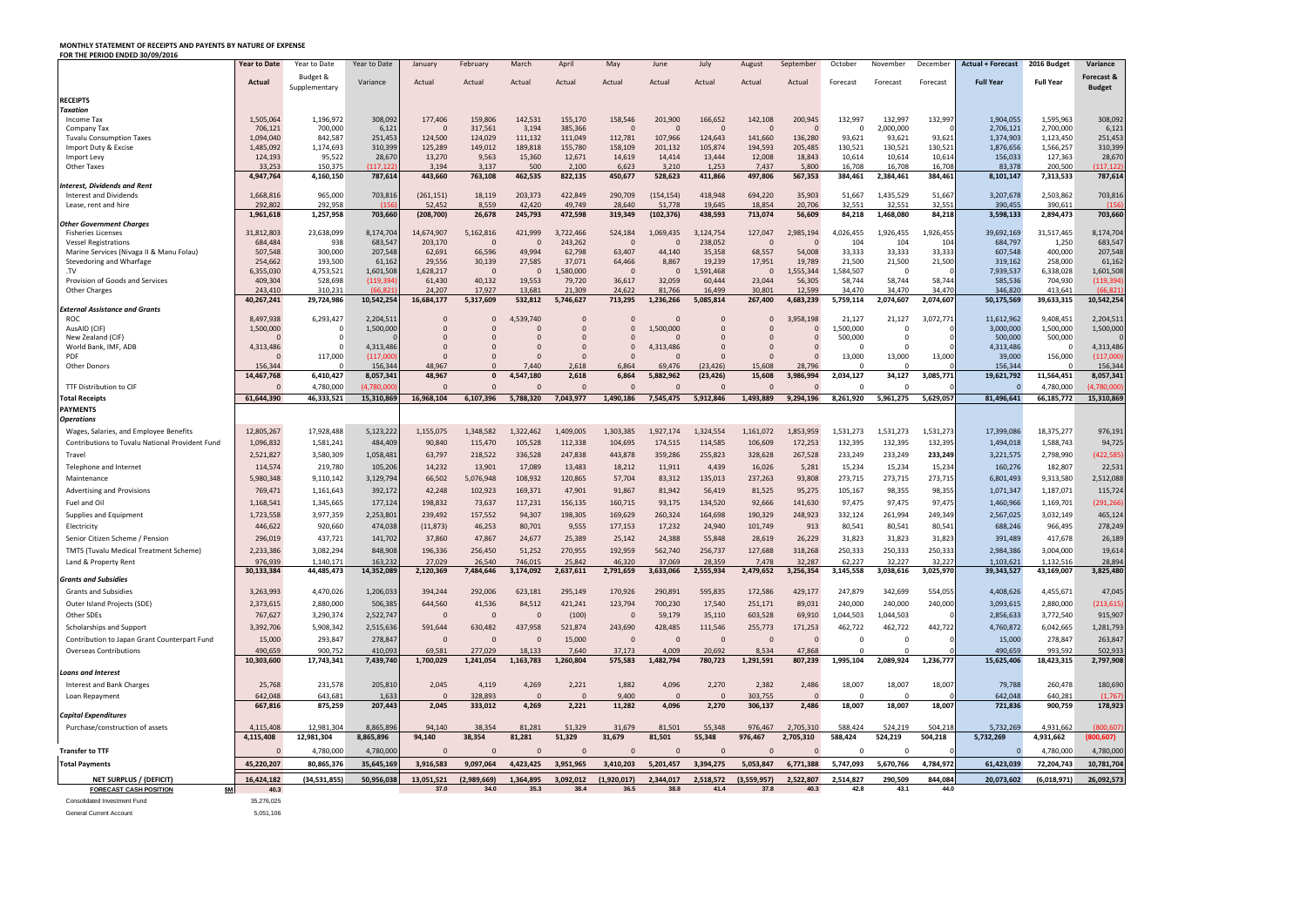## **MONTHLY STATEMENT OF RECEIPTS AND PAYENTS BY NATURE OF EXPENSE**

### **FOR THE PERIOD ENDED 30/09/2016**

|                                                 | <b>Year to Date</b> |            |             | <b>Year to Date</b> | <b>Year to Date</b> |             | 2016          |             |
|-------------------------------------------------|---------------------|------------|-------------|---------------------|---------------------|-------------|---------------|-------------|
|                                                 | Actual              |            |             | <b>Budget</b>       | Variance            |             | <b>Budget</b> |             |
| <b>RECEIPTS</b>                                 |                     |            |             |                     |                     |             |               |             |
| <b>Taxation</b>                                 |                     |            |             |                     |                     |             |               |             |
| Income Tax                                      | 1,505,064           |            | 1,196,972   |                     | 308,092             |             | 1,595,963     |             |
| Company Tax                                     | 706,121             |            | 700,000     |                     | 6,121               |             | 2,700,000     |             |
| <b>Tuvalu Consumption Tax</b>                   | 1,094,040           |            | 842,587     |                     | 251,453             |             | 1,123,450     |             |
| Import Duty & Excise                            | 1,485,092           |            | 1,174,693   |                     | 310,399             |             | 1,566,257     |             |
| Import Levy                                     | 124,193             |            | 95,522      |                     | 28,670              |             | 127,363       |             |
| <b>Other Taxes</b>                              | 33,253              |            | 150,375     |                     | (117, 122)          |             | 200,500       |             |
|                                                 |                     | 4,947,764  |             | 4,160,150           |                     | 787,614     |               | 7,313,533   |
| Interest, Dividends and Rent                    |                     |            |             |                     |                     |             |               |             |
| <b>Interest and Dividends</b>                   | 1,668,816           |            | 965,000     |                     | 703,816             |             | 2,503,862     |             |
| Lease, rent and hire                            | 292,802             |            | 292,958     |                     | (156)               |             | 390,611       |             |
|                                                 |                     | 1,961,618  |             | 1,257,958           |                     | 703,660     |               | 2,894,473   |
| <b>Other Government Charges</b>                 |                     |            |             |                     |                     |             |               |             |
| <b>Fisheries Licenses</b>                       | 31,812,803          |            | 23,638,099  |                     | 8,174,704           |             | 31,517,465    |             |
| <b>Vessel Registrations</b>                     | 684,484             |            | 938         |                     | 683,547             |             | 1,250         |             |
| Marine Services (Nivaga II & Manu Folau)        | 507,548             |            | 300,000     |                     | 207,548             |             | 400,000       |             |
| Stevedoring and Wharfage                        | 254,662             |            | 193,500     |                     | 61,162              |             | 258,000       |             |
| .TV                                             | 6,355,030           |            | 4,753,521   |                     | 1,601,508           |             | 6,338,028     |             |
| Provision of Goods and Services                 | 409,304             |            | 528,698     |                     | (119, 394)          |             | 704,930       |             |
| <b>Other Charges</b>                            | 243,410             |            | 310,231     |                     | (66, 821)           |             | 413,641       |             |
|                                                 |                     | 40,267,241 |             | 29,724,986          |                     | 10,542,254  |               | 39,633,315  |
| <b>External Assistance and Grants</b>           |                     |            |             |                     |                     |             |               |             |
| <b>ROC</b>                                      | 8,497,938           |            | 6,293,427   |                     | 2,204,511           |             | 9.408.451     |             |
| AusAID (CIF)                                    | 1,500,000           |            | 0           |                     | 1,500,000           |             | 1,500,000     |             |
| New Zealand (CIF)                               | 0                   |            | $\mathbf 0$ |                     | $\mathbf{0}$        |             | 500.000       |             |
| World Bank, IMF, ADB                            | 4,313,486           |            | 0           |                     | 4,313,486           |             | 0             |             |
| PDF                                             | 0                   |            | 117,000     |                     |                     |             | 156,000       |             |
| <b>Other Donors</b>                             |                     |            |             |                     | (117,000)           |             |               |             |
|                                                 | 156,344             | 14,467,768 | 0           | 6,410,427           | 156,344             | 8,057,341   | 0             | 11,564,451  |
|                                                 |                     |            |             |                     |                     |             |               |             |
| TTF Distribution to CIF                         | 0                   |            | 4,780,000   |                     | (4,780,000)         |             | 4,780,000     |             |
|                                                 |                     | 0          |             | 4,780,000           |                     | (4,780,000) |               | 4,780,000   |
| <b>Total Receipts</b>                           |                     | 61,644,390 |             | 46,333,521          |                     | 15,310,869  |               | 66,185,772  |
| <b>PAYMENTS</b>                                 |                     |            |             |                     |                     |             |               |             |
| <b>Operations</b>                               |                     |            |             |                     |                     |             |               |             |
| Wages, Salaries, and Employee Benefits          | 12,805,267          |            | 17,928,488  |                     | 5,123,222           |             | 18,375,277    |             |
| Contributions to Tuvalu National Provident Fund | 1,096,832           |            | 1,581,241   |                     | 484,409             |             | 1,588,743     |             |
| Travel                                          | 2,521,827           |            | 3,580,309   |                     | 1,058,481           |             | 2,798,990     |             |
| Telephone and Internet                          | 114,574             |            | 219,780     |                     | 105,206             |             | 182,807       |             |
| Maintenance                                     | 5,980,348           |            | 9,110,142   |                     | 3,129,794           |             | 9,313,580     |             |
| Advertising and Provisions                      | 769,471             |            | 1,161,643   |                     | 392,172             |             | 1,187,071     |             |
| Fuel and Oil                                    | 1,168,541           |            | 1,345,665   |                     | 177,124             |             | 1,169,701     |             |
| Supplies and Equipment                          | 1,723,558           |            | 3,977,359   |                     | 2,253,801           |             | 3,032,149     |             |
| Electricity                                     | 446,622             |            | 920,660     |                     | 474,038             |             | 966,495       |             |
| Senior Citizen Scheme / Pension                 | 296,019             |            | 437,721     |                     | 141,702             |             | 417,678       |             |
| <b>TMTS (Tuvalu Medical Treatment Scheme)</b>   | 2,233,386           |            | 3,082,294   |                     | 848,908             |             | 3,004,000     |             |
| Land & Property Rent                            | 976,939             |            | 1,140,171   |                     | 163,232             |             | 1,132,516     |             |
|                                                 |                     | 30,133,384 |             | 44,485,473          |                     | 14,352,089  |               | 43,169,007  |
| <b>Grants and Subsidies</b>                     |                     |            |             |                     |                     |             |               |             |
| <b>Grants and Subsidies</b>                     | 3,263,993           |            | 4,470,026   |                     | 1,206,033           |             | 4,455,671     |             |
| Outer Island Projects (SDE)                     | 2,373,615           |            | 2,880,000   |                     | 506,385             |             | 2,880,000     |             |
| Other SDEs                                      | 767,627             |            | 3,290,374   |                     | 2,522,747           |             | 3,772,540     |             |
| Scholarships and Support                        | 3,392,706           |            | 5,908,342   |                     | 2,515,636           |             | 6,042,665     |             |
| Contribution to Japan Grant Counterpart Fund    | 15,000              |            | 293,847     |                     | 278,847             |             | 278,847       |             |
| <b>Overseas Contributions</b>                   | 490,659             |            | 900,752     |                     | 410,093             |             | 993,592       |             |
|                                                 |                     | 10,303,600 |             | 17,743,341          |                     | 7,439,740   |               | 18,423,315  |
| <b>Loans and Interest</b>                       |                     |            |             |                     |                     |             |               |             |
| <b>Interest and Bank Charges</b>                | 25,768              |            | 231,578     |                     | 205,810             |             | 260,478       |             |
| Loan Repayment                                  | 642,048             |            | 643,681     |                     | 1,633               |             | 640,281       |             |
|                                                 |                     | 667,816    |             | 875,259             |                     | 207,443     |               | 900,759     |
| <b>Capital Expenditures</b>                     |                     |            |             |                     |                     |             |               |             |
| Purchase/construction of assets                 | 4,115,408           |            | 12,981,304  |                     | 8,865,896           |             | 4,931,662     |             |
|                                                 |                     | 4,115,408  |             | 12,981,304          |                     | 8,865,896   |               | 4,931,662   |
|                                                 |                     |            |             |                     |                     |             |               |             |
| <b>Transfer to TTF</b>                          | 0                   | 0          | 4,780,000   |                     | 4,780,000           |             | 4,780,000     |             |
|                                                 |                     |            |             | 4,780,000           |                     | 4,780,000   |               | 4,780,000   |
|                                                 |                     |            |             |                     |                     |             |               |             |
|                                                 |                     |            |             |                     |                     |             |               |             |
| <b>Total Payments</b>                           |                     | 45,220,207 |             | 80,865,376          |                     | 35,645,169  |               | 72,204,743  |
|                                                 |                     |            |             |                     |                     |             |               |             |
| NET SURPLUS / (DEFECIT)                         |                     | 16,424,182 |             | (34,531,855)        |                     | 50,956,038  |               | (6,018,971) |